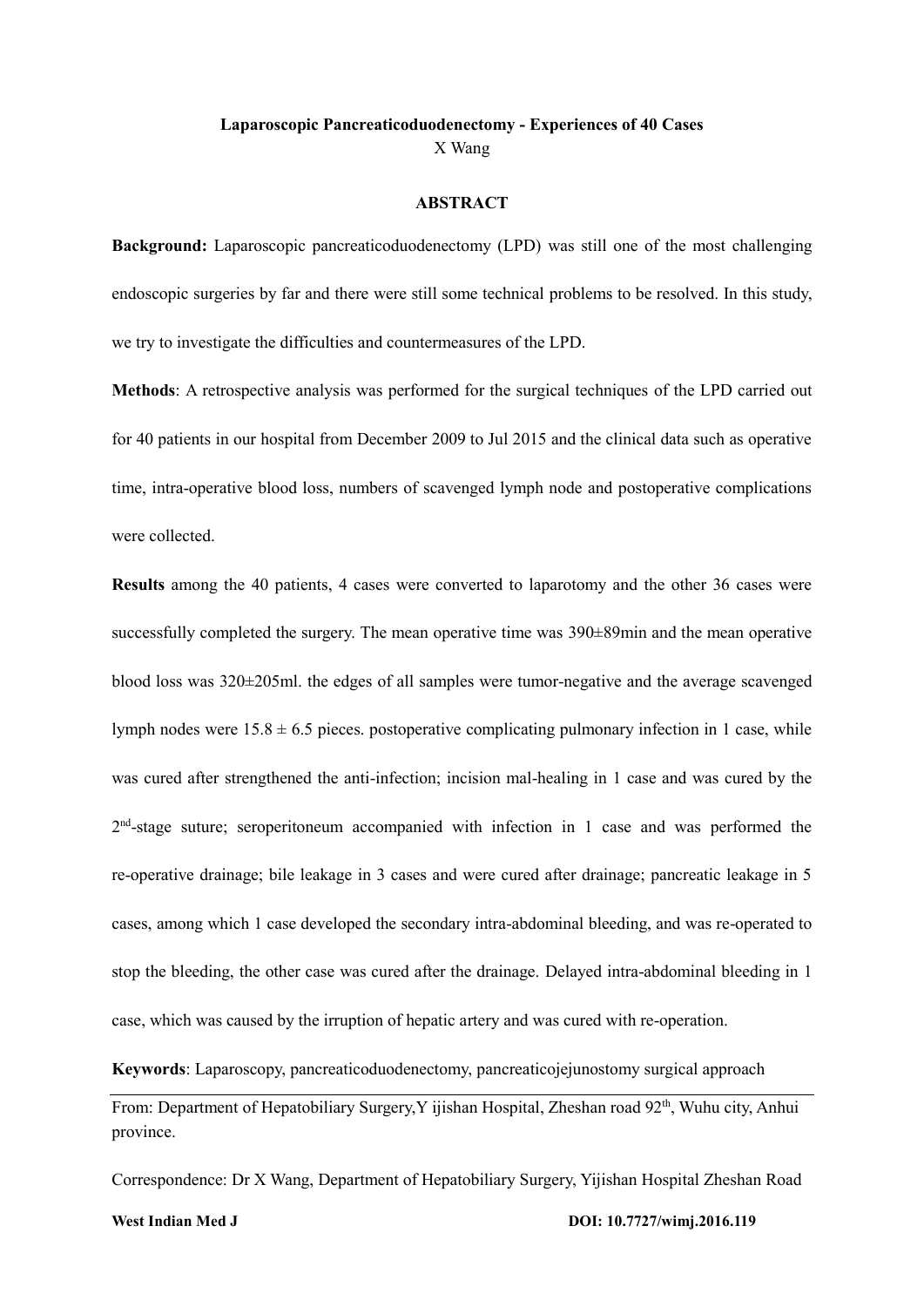92th, Wuhu City, Anhui Province, 241001, China. E-mail: xiaomingwang\_123@yeah.net.

**Conclusion:** The application of appropriate surgical approach, improvement of the resection of UP and modification of the pancreaticojejunostomy (PJ) could make the LPD easier and safer.

# **INTRODUCTION**

Since Gagner successfully performed the laparoscopic pancreaticoduodenectomy (LPD) for the patient with chronic pancreatitis in 1994 (1), LPD had been carried out in many hospitals, but the cases were less, the operative time was significantly prolonged and the postoperative complications were more than that in open surgery, which did not show the advantages of minimally invasive surgery (2-6), therefore, LPD was once in the controversy and developed slowly. In recent years, with the constantly improved surgical techniques and continuously updated surgical instruments, many progress had been made in LPD, the recent reports had showed the encouraging prospects (7-11). But because of the deep location, complex anatomic structure and near to many major vessels, LPD was still one of the most challenging endoscopic surgeries.

Currently, the major technical problems of LPD were as follows: the surgical approach still followed the open surgery, which could not fit the requirements of endoscopic operations. the resection of pancreatic uncinate process(UP) under the laparoscope still had some technical difficulty and the risk of bleeding. the skills demand for the reconstruction of digestive tract under the endoscope was high, especially for the PJ. Therefore, how to resolve these problems and improve the laparoscopic techniques was the key to develop LPD widely.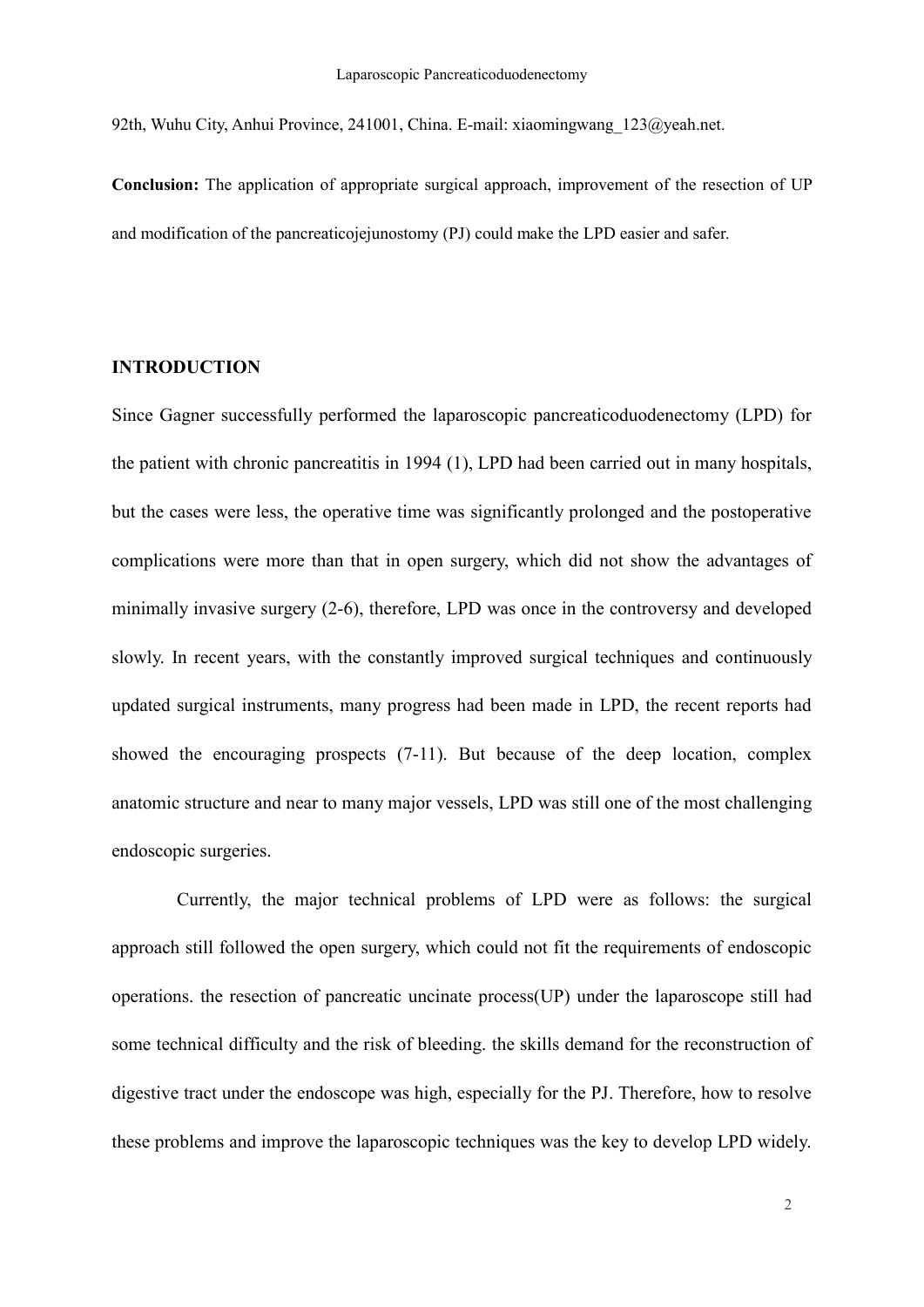from December 2009 to Jul 2015, 40 cases of LPD were carried out in our hospital and the short-time outcomes were fine, which were reported as follows .

### **MATERIALS AND METHODS**

#### **General data**

From Dec 2009 to Jul 2015, 40 patients were recruited for LPD in our department. There were 22 male and 18 female subjects with a mean age of 60 (range,35–75) years. All the patients were confirmed as the ampullary tumor or pancreatic head tumor by CT, MRI or ERCP preoperatively. The criteria of case selection: the tumor diameter was less than 4 cm, with no signs of peripheral vascular invasion, with no obvious lymph node metastasis and distant metastasis. This study was conducted in accordance with the declaration of Helsinki and with approval from the Ethics Committee of Wannan Medical College. Written informed consent was obtained from all participants.

### **Surgical procedure**

Anesthesia and position: the patient was performed with general anesthesia and in the supine-straddle position. The laparoscopy was inserted from the small incision at the lower edge of umbilical ring (or 3-5cm below the umbilicus), then 4 incisions were made at the lower rib margin of left and right anterior axillary line and slightly above the umbilicus level of left and right clavicular middle line respectively. The surgeon stood on the left side of the patient, while the assistant stood on the right side of the patient.

Exploration: the conventional exploration was performed towards the liver, abdominal cavity and omentum to investigate whether there existed the possible metastatic lesions. The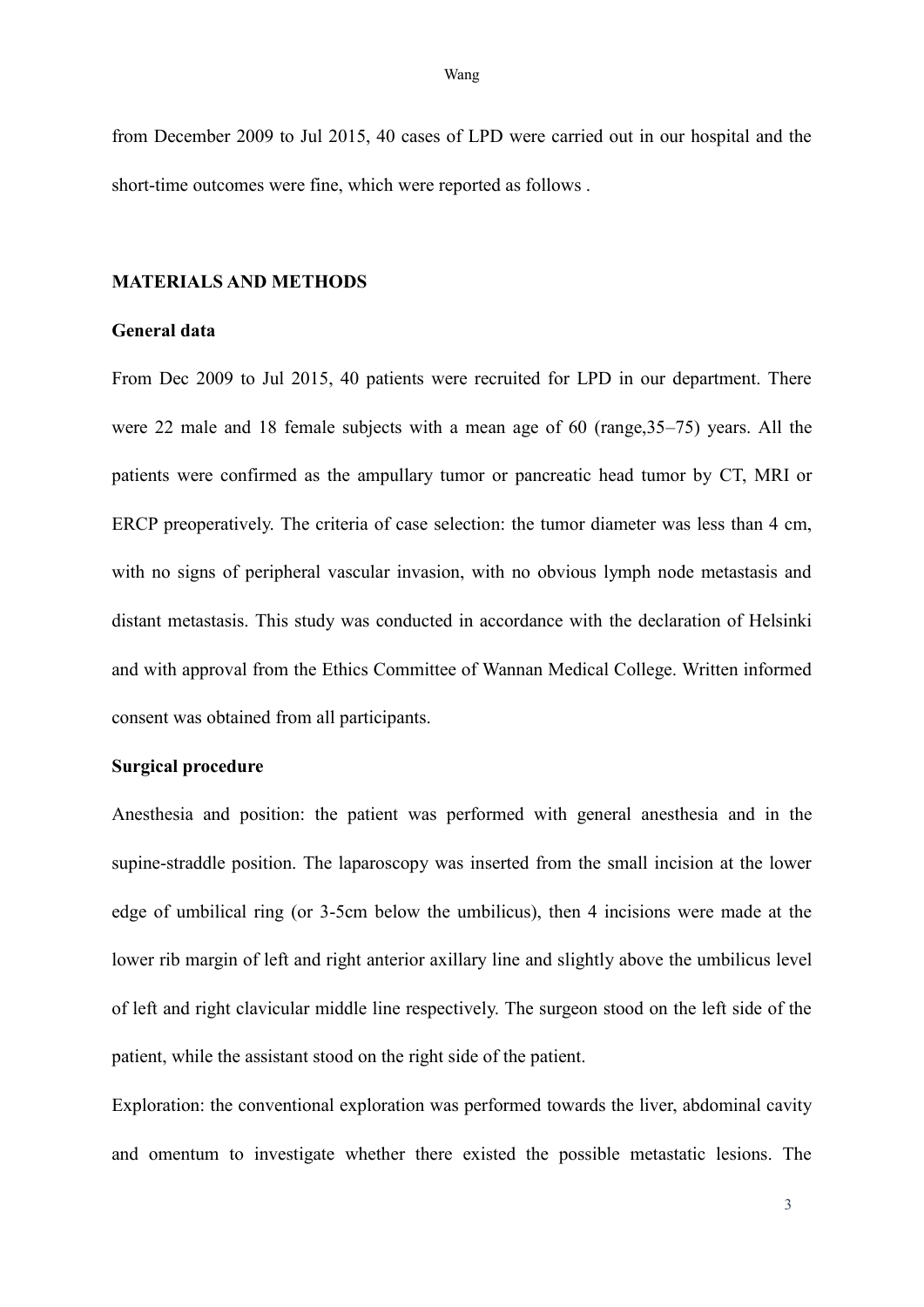transverse mesocolon was lifted and the inferior flexure of duodenum was exposed and mobilized from the right side of its root (Fig. 1). After entering the Toldt's space, the inferior vena cava was revealed and probed whether it was invaded by lesions. The abdominal aorta was then revealed and the para- aortic lymph nodes were obtained for the frozen section, the surgery would be gave up if there existed lymph node metastasis. The left renal vein (LRV) was revealed and the superior mesenteric artery (SMA) was exposed just above the LRV and was dissected along its trunk under the unique dorsal view of laparoscopy until to the horizontal part of duodenum, probing whether the tumor violated SMA or not. The root of celiac trunk was also revealed after mobilization cephalically and the surrounding lymph nodes were cleaned at the same time (Fig. 2). The superior mesenteric vein (SMV) was exposed at the horizontal part of duodenum, the vascular sheath was opened cephalically and the right gastroepiploic vein was dissected. The inferior edge of pancreas was then lifted and the mobilized was performed behind the pancreatic neck until to the superior edge of the pancreas to explore whether the SMV was violated or not.



Fig. 1: The inferior flexure of the duodenun was exposed at the right of the root of the transverse mesocolon. SMV: superior mesenteric vein; IVC: inferior vena; DU: duodenum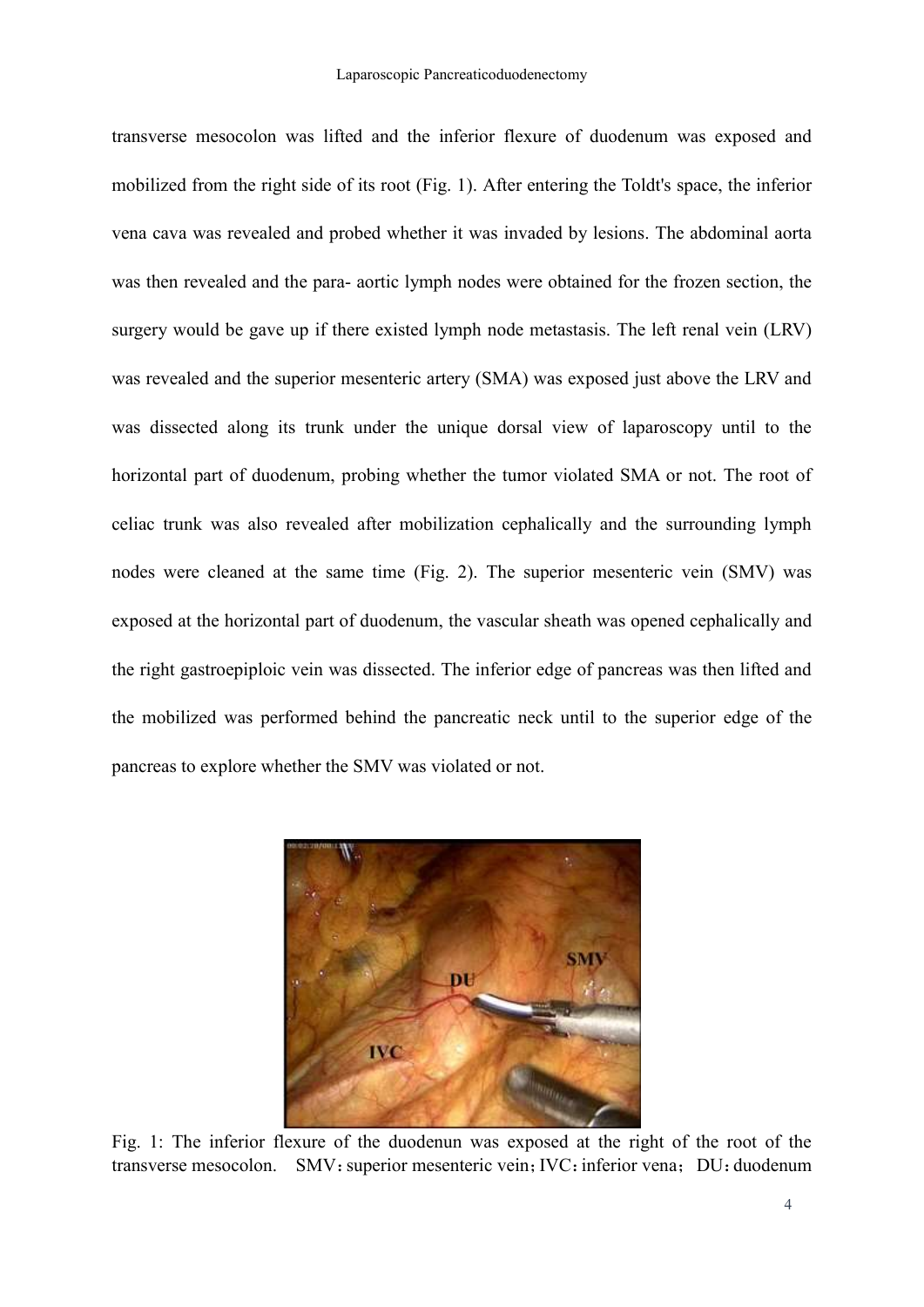



Fig. 2: The SMA and CA were exposed and the surrounding lymph nodes were cleaned .SV: spleen vein; IVC: inferior vena; LRV: left renal vein; SMA: supeior mesenteric artery; CA: celiac artery

Specimen dissection: after the exploration, if the tumor was resectable, the surgical field was shifted to the left of transverse mesocolon root. The jejunum was transected 15cm away from the Treitz ligament and the proximal jejunum was pulled to the upright behind the mesenteric vessels. The gastric body was transected with a linear stapler. The pancreatic neck was transected using ultrasonic shears and the common hepatic artery was revealed at its superior edge, the gastroduodenal artery and the right gastric artery was divided. Then a tape was placed under the pancreatic head and was pulled rightwards (Fig. 3), meanwhile the SMV was pushed leftwards to reveal the right lateral aspect of the SMA. The UP was then dissected off along the right lateral aspect of the SMA using ultrasonic shears caudal-to-cephalically and the surrounding lymph nodes was cleaned. Entered the hepatoduodenal ligament, the PV, hepatic artery and bile duct were isolated and skeletonized respectively, the surrounding lymph nodes were cleaned fully. Finally, dissected gallbladder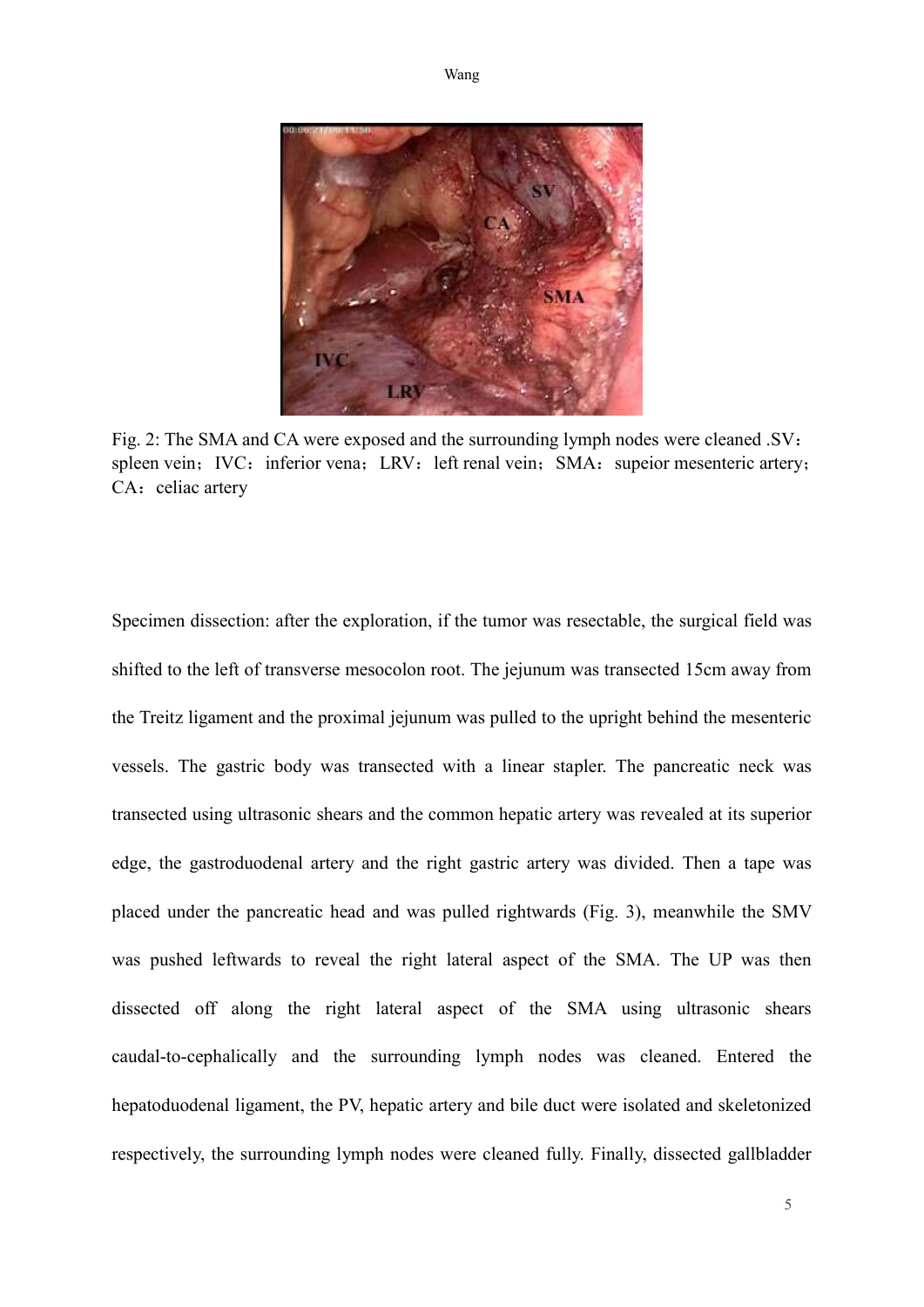and transected the common bile duct and removed the specimen from a small incision on the middle abdomen.



Fig 3: A tape was placed under the pancreatic head and was pulled rightwards. PH: pancreatic head; UP: uncinate process; SMV: superior mesenteric vein

Reconstruction: The digestive tract was reconstructed with the Child procedure under endoscope or small incision assistance. For the PJ, the first 10 cases were performed with the traditional duct-mucosal anastomosis, and the latter 30 cases were performed with the self-designed single-layer penetrative end-to-side anastomosis, the procedure was as follows (Fig. 4): Firstly, two sutures were placed above and below the pancreatic duct respectively with about 1 cm from the transected edge of pancreas, each suture was inserted from the anterior aspect of pancreatic stump and withdrew from the posterior aspect. Seromuscular sutures were then placed in the anti-mesenteric wall of the jejunum from the back to the front, Tension was not applied to the suture temporarily. Secondly, anastomosis of pancreatic duct and jejunal mucous was carried out interruptedly with 0/5 absorbable suture, a stent was then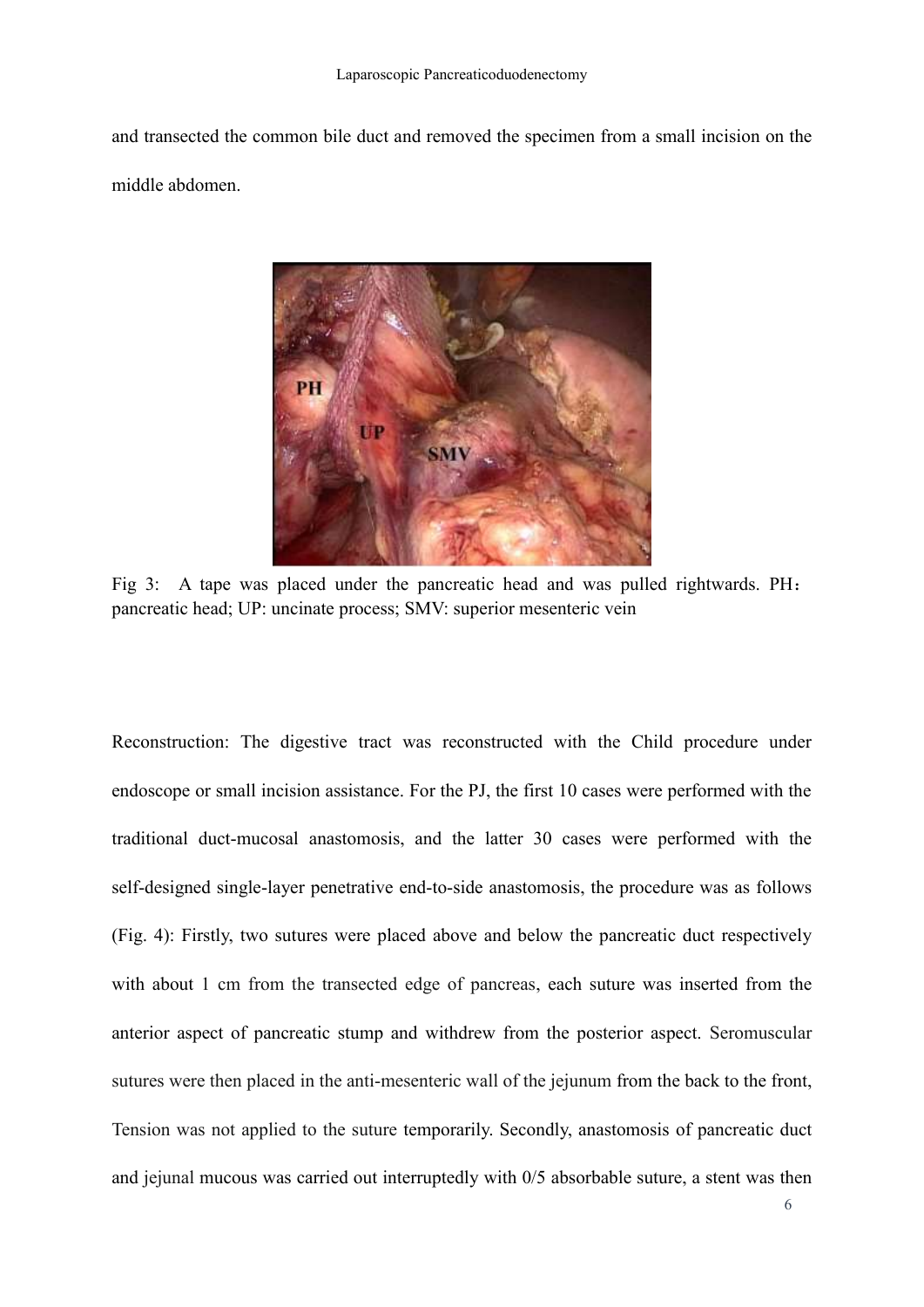inserted into the pancreatic dust and fixed. Thirdly, the detained suture was tied while paid attention to make the jejunum wall cover the pancreatic stump. Finally, another two sutures were placed on the anterior and posterior wall of pancreatic stump respectively just at the site of pancreatic duct.



Fig. 4: Single-layer penetrative end-to-side anastomosis: two sutures were placed above and below the pancreatic duct respectively with about 1 cm from the transected edge of pancreas. J: jejunum; P: pancreas

## **RESULTS**

### **Surgical results**

Among the 40 patients, 4 cases were converted to laparotomy and the other 36 cases were successfully completed the surgery. Conversion reasons were as follows: the lesion was closely related with vessels and was difficult for the endoscopic separation in 3 cases, chronic pancreatitis exhibited heavier adhesion with the surrounding tissues which would easily cause

7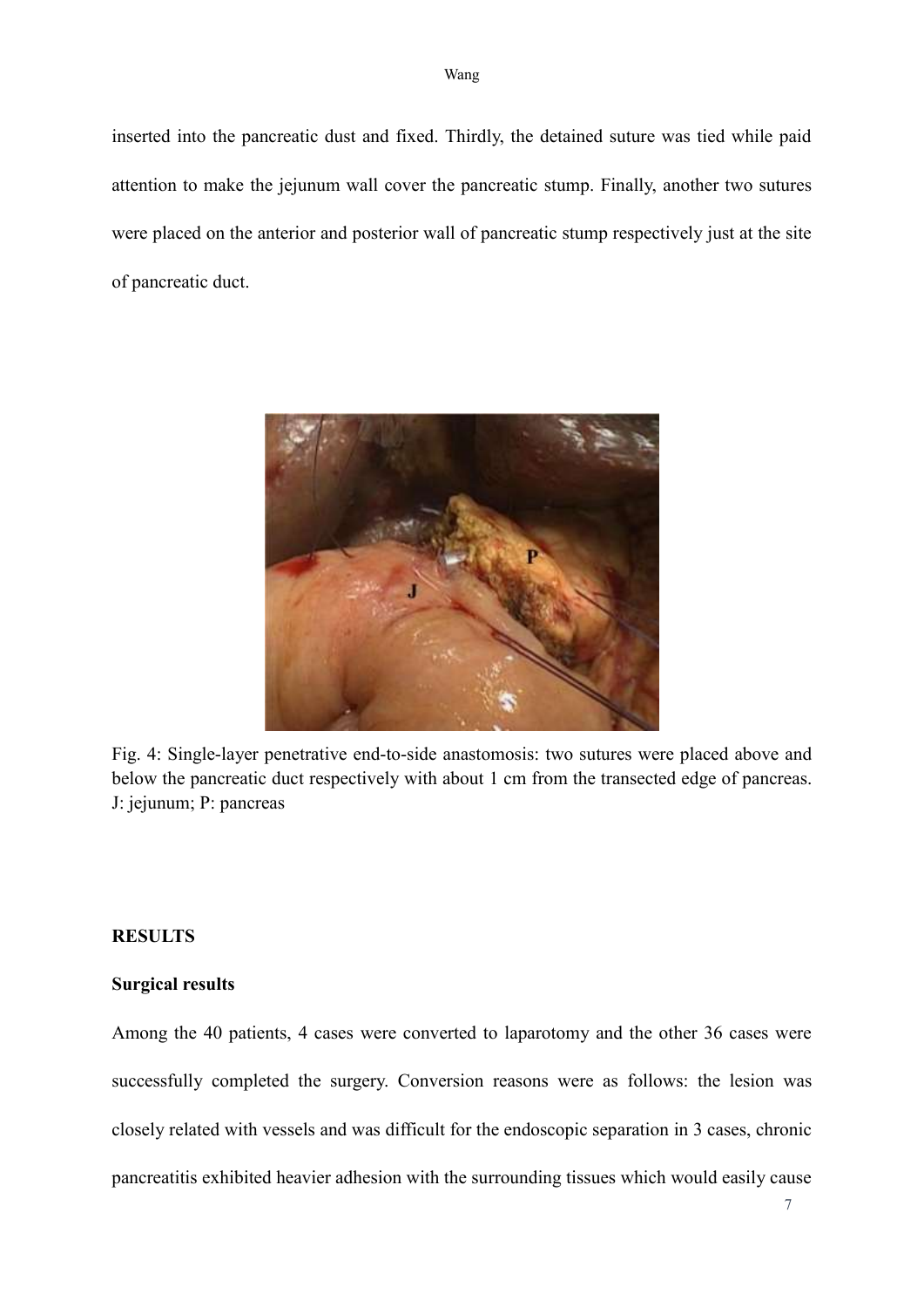bleeding during separation in 1 case. The mean operative time was390±89min, and the mean intra-operative blood loss was 320±205ml

# **Pathologic results**

Adenocarcinoma of lower common bile duct in 4 cases, duodenal papilla cancer in 8 cases, duodenal stromal tumor in 1 case, vater ampulla carcinoma in 6 cases, carcinoma of pancreatic head in 14 cases, chronic calcific pancreatitis accompanied with cyst formation or duct dilatation in 4 cases, mucinous cycstic neoplasm of pancreatic head in 2 cases, pancreatic solid pseudo-papilloma in 1 case. The edges of all samples were tumor-negative and the mean scavenged lymph nodes were  $15.8 \pm 6.5$  pieces.

# **Postoperative complications**

postoperative complicating pulmonary infection in 1 case, while was cured after strengthened the anti-infection; incision mal-healing in 1 case and was cured by the 2nd-stage suture; seroperitoneum accompanied with infection in 1 case and was performed the re-operative drainage; bile leakage in 3 cases and were cured after drainage; pancreatic leakage in 5 cases, among which, 1 case ( were performed with the conventional anastomosis) occurred the secondary intra-abdominal bleeding, and was re-operated to stop the bleeding, the other case was cured after the drainage. delayed intra-abdominal bleeding in 1 case, which was caused by the irruption of hepatic atery and was cured with re-operation.

#### **DISCUSSION**

Currently, the surgical approach of LPD also followed the open surgery which started with kocher maneuver, but the part of duodenum here was deep into the retroperitoneum with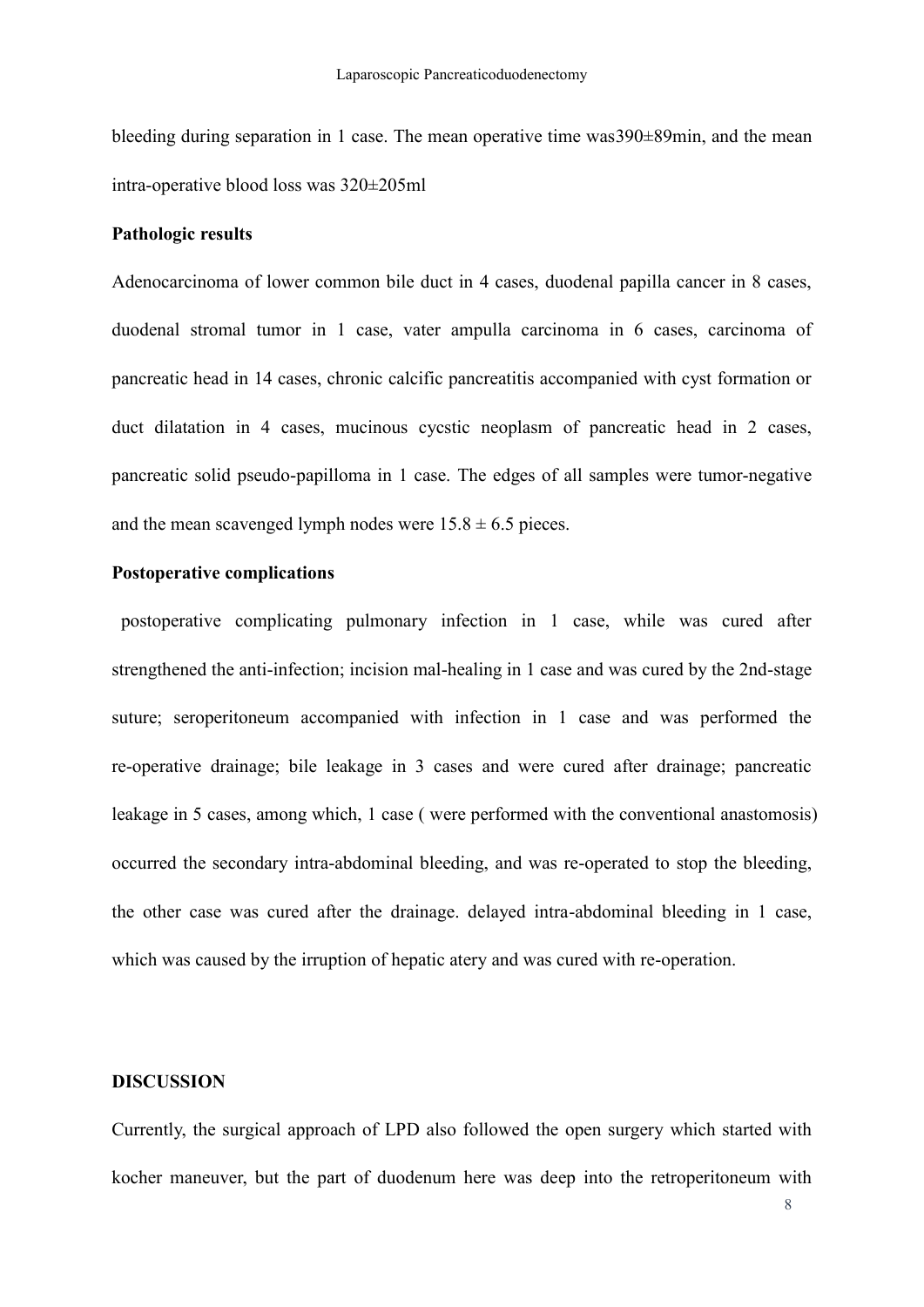transverse colon and its mesentery covered before. On the other hand, the operation was also limited by the site of trocar, so it would be difficult to copy the open surgical approach to the laparoscopic surgery. Therefore, how to improve the laparoscopic approach was important for the completion of the surgery. In the past practice, we found the inferior flexure of duodenum was relatively superficial with only one layer of peritoneum covered, this segment was located on the right of transverse mesocolon root and could be exposed when the transverse mesocolon was lifted. The anterior aspect of this segment was the SMV and the posterior aspect was the inferior vena cava, so this part was the "hub" of the surgery. We started the operation from this part and developed a new approach so called "inferoposterior approach"for LPD.

This new approach had the following advantages: Firstly, the biopsy of para- aortic lymph node could be completed earlier in this approach. Pancreatic cancer had a high rate of lymph node metastasis, 54-86% of patients were found lymph node metastasis when receiving the surgery (12-13). The involvement of para-abdominal aortic lymph nodes was seen as distant metastasis (M1), which often implied a poor prognosis (14-15). In viewing this, the intra-operative biopsy of the para- aortic lymph node was very important, which could help surgeon to evaluate patient's prognosis further and determine the surgical methods. In the traditional approach, it would be more difficult to get the lymph nodes in this region, which must dissect the hepatic flexure of colon, make the kocher maneuver and fully freed pancreatic head and duodenum. While this new approach could directly enter the region just after freed the inferior flexure of duodenum, so it could obtain the lymph node with the shortest distance and the fastest speed for earlier assessment of lymph node metastasis. When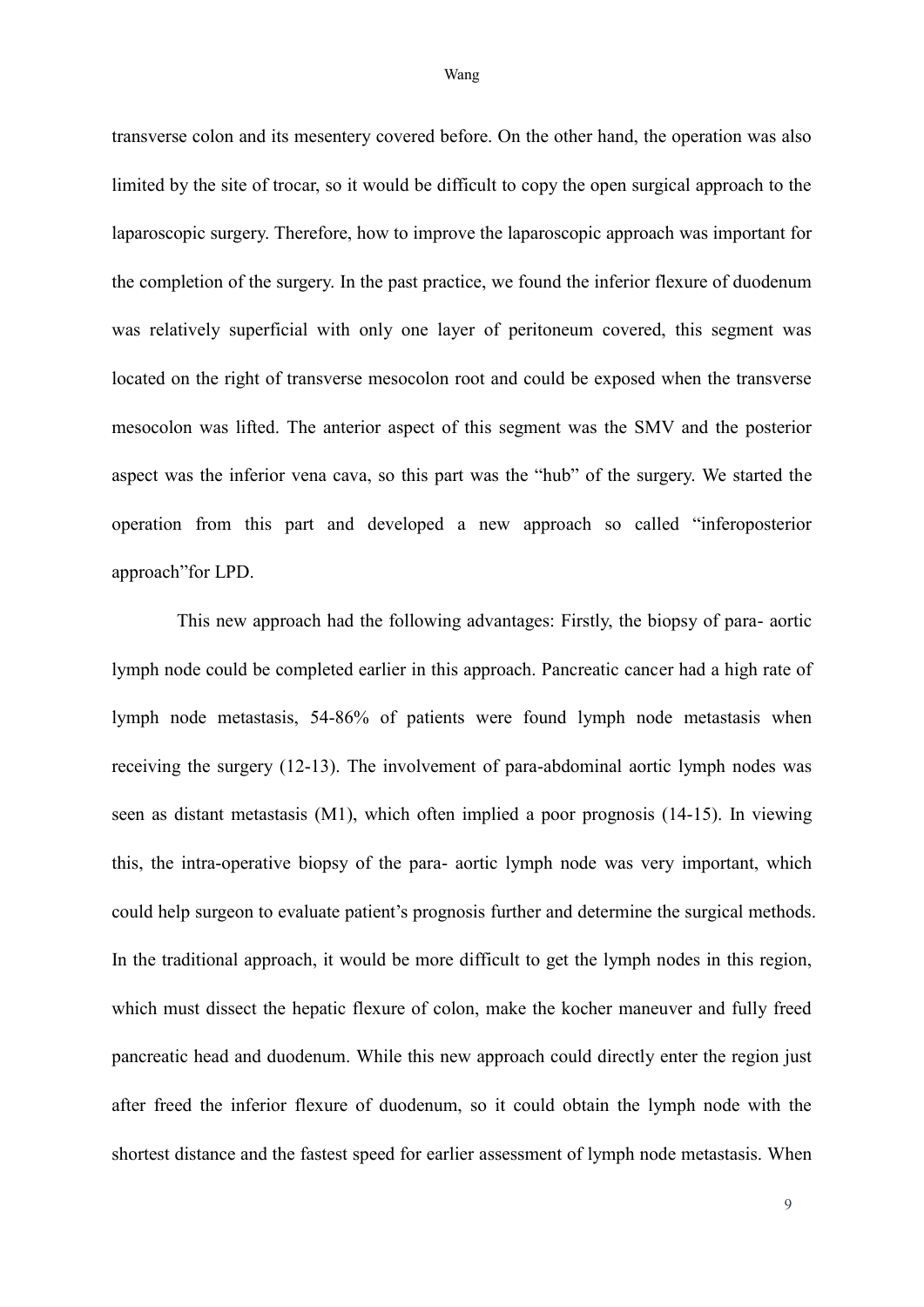the intra-operative biopsy showed the lymph node metastasis in this region, the surgery would be gave up to avoid further trauma. Secondly, the SMA could be explored earlier in this new approach. In the PD, the resection and reconstruction of the SMV were safe and feasible (16),but the invasion to the SMA was the surgical contra-indication, because the resection and reconstruction of SMA would cause high mortality and complications after surgery and it could not prolong the survival rate of patients . In the traditional approach, the SMA was often found being invaded in the last stage of resection and the surgeon would have no way out at this time. Pessaux (17) proposed the "artery-first" approach in 2006, which would allow the surgeon to find the invasions to the SMA in early stage thus abandoned the further resection. After that, some similar reports was published and different "artery-first" approaches were proposed (18-21). In this study, the "artery-first" exploration could be performed easily through the new approach using the unique dorsal view of laparoscopy. Finally, the exploration of the SMV became safer in this new approach. In the traditional approach, the exploration of the SMV started from the lower edge of the pancreas (22-23). However, there were many branches flew into the SMV at this site from different spaces and would often cause uncontrollable bleeding during the isolation. In this study, we started the exploration of the SMV from the anterior aspect of the "hub". At this site, the SMV was longer and located entirely within the small bowel mesentery and had no branches to flow in, so it would be convenient and safe for the exposure. Opening the vascular sheath from this site and freeing upwards could quickly locate and deal with the vessel branches, which could reduce the risk of bleeding.

Another debate in LPD was whether the full resection of the UP could be achieved.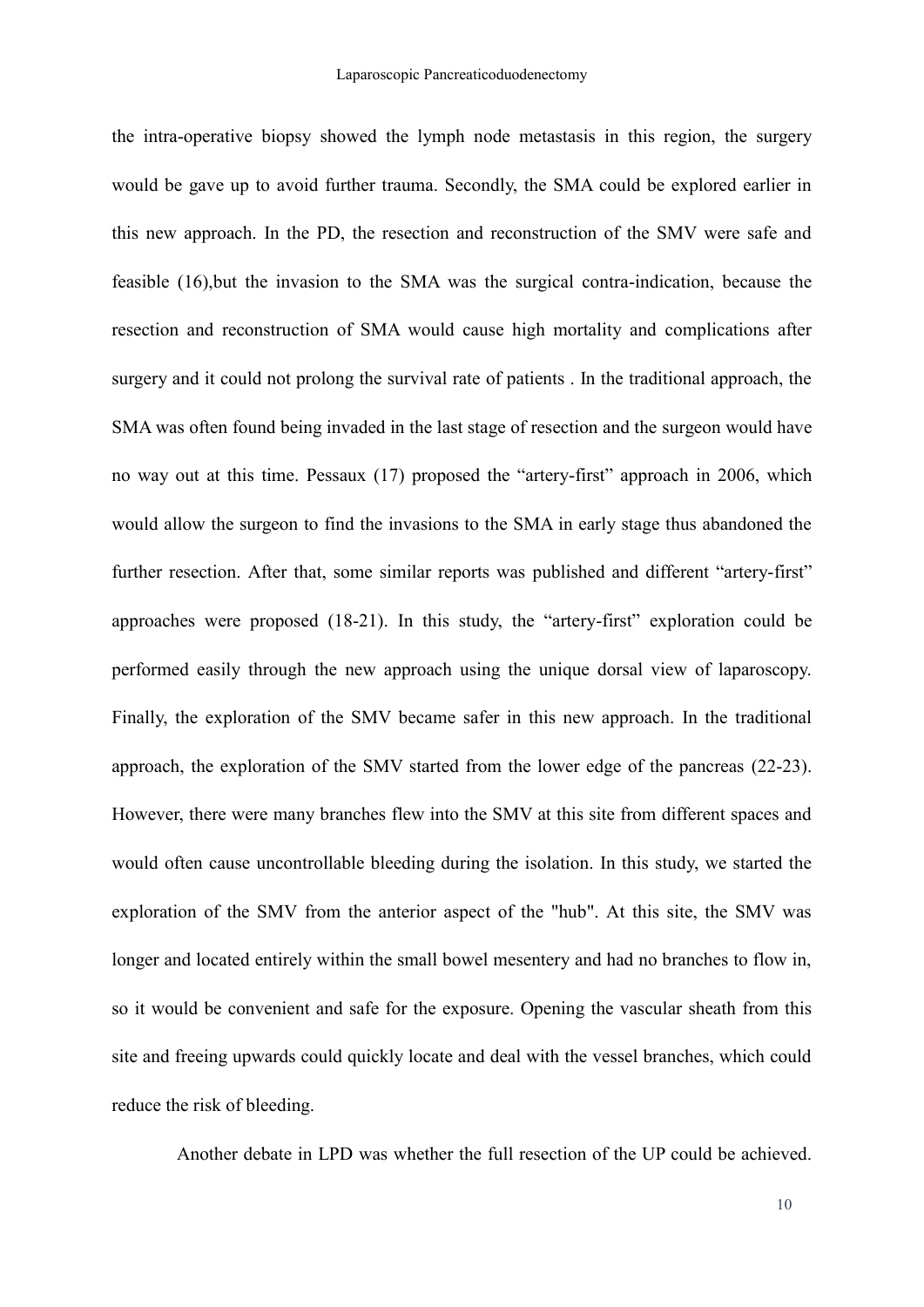Anatomically, some part of the UP often connected to the SMA through the post of the SMV and there were many vessel branches between them, so the resection of the UP would be difficult and often suffered from uncontrollable bleeding, thus the resection of the UP fully was challenging. It was once reported that the UP was resected with the endoscopic stappler, which was simple but there might exist the residue of pancreatic tissues, and the lymph node around the UP could not be cleaned fully. In this study, "hanging maneuver" was used to complete the resection of the UP (24-25), this maneuver had the following advantages: Firstly, the tape could be safely pulled by the assistant surgeon to lift up the specimen during the resection, which could increase the distance between the UP and SMA so that allow for safe and early recognition of the right lateral aspect of the SMA, it would significantly reduce the risk of injuring the major vessels. Secondly, this technique could make the planned isolation line visible with a sufficient laparoscopic view, which would make the resection be carried out under the correct direction and surgical space. Thirdly, it simplified the manipulation just with a single tape instead of grasping the pancreatic parenchyma directly with laparoscopic instruments and was effective in decreasing the bleeding caused by the disruption of the pancreatic parenchyma. Meanwhile, the tightening of the pancreas head with the tape could prevent the venous bleeding from the pancreatic head, although it remained congested.

The laparoscopic technique had been widely used in abdominal surgeries, but LPD was still in the exploratory stage. One of the very important reasons was that there was no ideal method for the endoscopic PJ, although there were many different methods for the anastomosis (26-29). In the traditional methods, the pancreas was treated as a hollow organ, and the stump of the pancreas was divided into the anterior wall and posterior wall for a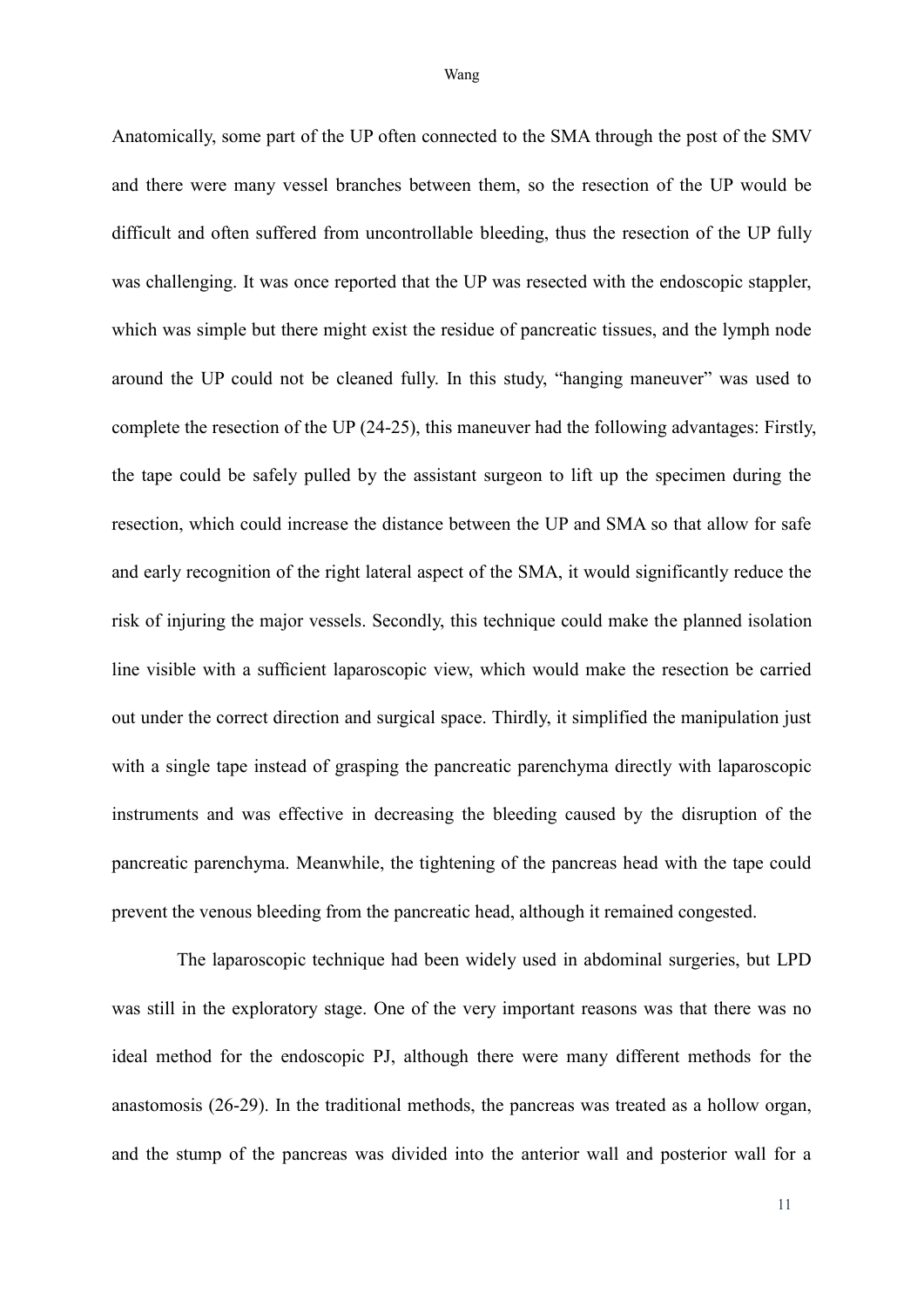circular anastomosis with the jejunum. So, it would inevitably lead to more suture layers and time-consuming. Moreover, the parenchyma of the pancreatic edge was prone to be cut because of less tissues being bitted in each suture. In fact, the pancreas was a solid organ and the key element to ensure the success of PJ was that the pancreatic edge were anastomosed firmly to the jejunal wall and allowed the pancreatic juice inside the main pancreatic duct to enter the intestine. According to this conception, we modified the traditional end-to-side anastomosis and designed a new method – single-layer penetrative PJ. In this method, the transected surface of the pancreatic remnant need not be mobilized excessively and the posterior wall of the pancreas need not to be sutured separately, which dramatically reduced the technical demands on the surgeon. Moreover, the intestinal wall would attach to the pancreatic edge closely when the suture tied, which reduced the dead space between them and made the anastomosis more firm. So, this method reduced the technical complexity and shorted the operative time while producing acceptably comparable outcomes.

In conclusion, the application of appropriate surgical approach, improvement of the resection of UP and modification of the PJ could make the LPD easier and safer.

## **AUTHORS' NOTE**

All of the authors declare that they have no conflicts of interest regarding this paper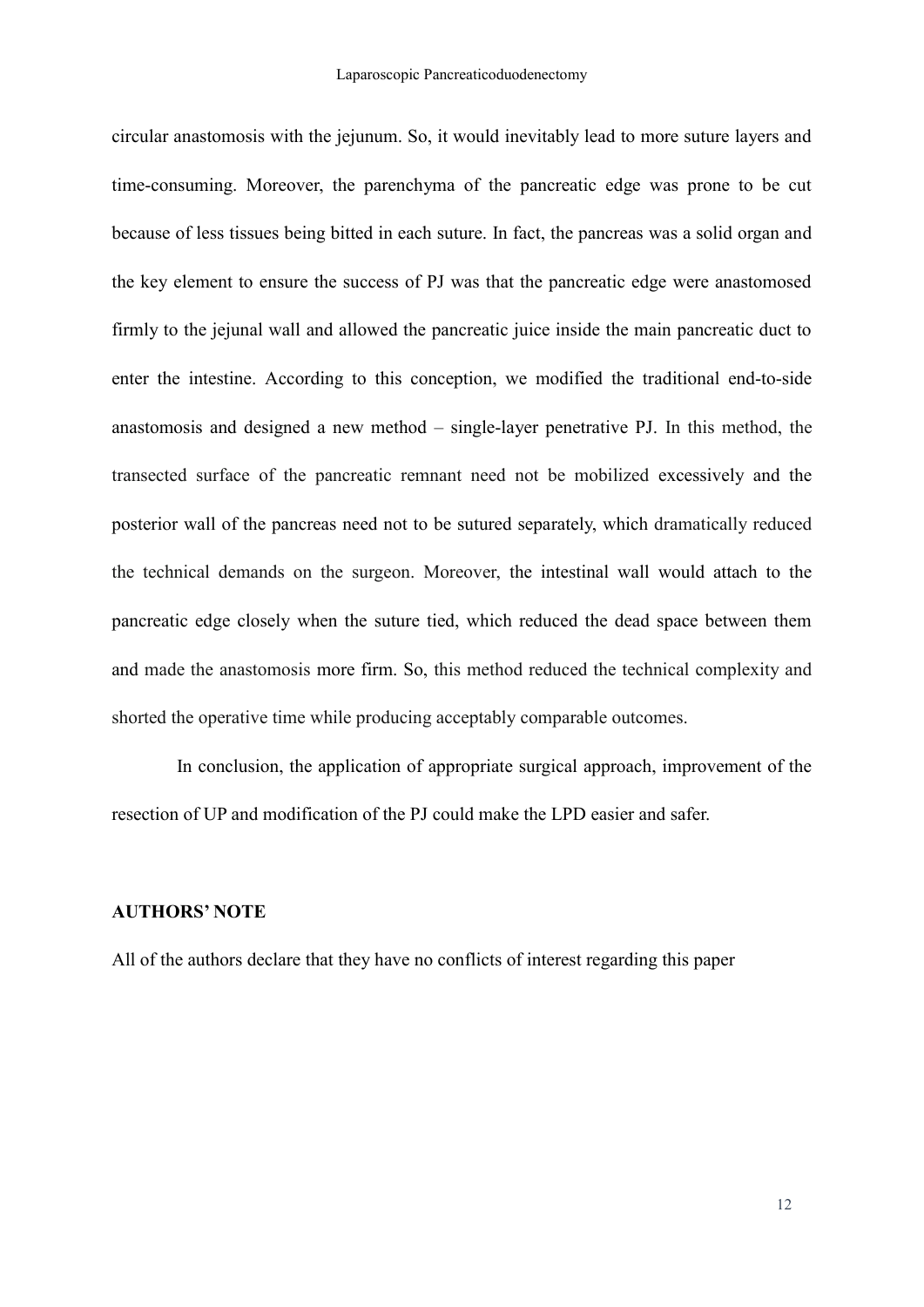#### **REFERENCES**

- 1. Gagner M, Pomp A. [Laparoscopic pylorus-preserving pancreatoduodenectomy.](http://www.ncbi.nlm.nih.gov/pubmed/7915434) Surg Endosc. 1994; 8 (5):408-10
- 2. Zheng MH, Feng B, Lu AG, Li JW, Hu WG, Wang ML. et al. Laparoscopic pancreaticoduodenectomy for ductal adenocarcinoma of common bile duct: a case report and literature review. Med Sci Monit. 2006; 12 (6): CS 57-60
- 3. Cai X, Wang Y, Yu H, Liang X, Xu B, Peng S. [Completed laparoscopic](http://www.ncbi.nlm.nih.gov/pubmed/18716544)  [pancreaticoduodenectomy.](http://www.ncbi.nlm.nih.gov/pubmed/18716544) Surg Laparosc Endosc Percutan Tech. 2008; 18 (4):404-6
- 4. Dulucq JL, Wintringer P, Mahajna A. [Laparoscopic pancreaticoduodenectomy](http://www.ncbi.nlm.nih.gov/pubmed/16736311) for [benign and malignant diseases.S](http://www.ncbi.nlm.nih.gov/pubmed/16736311)urg Endosc. 2006; 20(7):1045-50
- 5. Kendrick ML, Cusati D. [Total laparoscopic pancreaticoduodenectomy: feasibility](http://www.ncbi.nlm.nih.gov/pubmed/20083750)  [and outcome in an early experience.A](http://www.ncbi.nlm.nih.gov/pubmed/20083750)rch Surg. 2010; 145 (1):19-23
- 6. Gumbs AA, Rodriguez Rivera AM, Milone L, Milone L, Hoffman JP. [Laparoscopic](http://www.ncbi.nlm.nih.gov/pubmed/21207166)  [pancreatoduodenectomy: a review of 285 published cases.A](http://www.ncbi.nlm.nih.gov/pubmed/21207166)nn Surg Oncol. 2011; 18 (5):1335-41
- 7. Kim SC, Song KB, Jung YS, [Kim YH,](http://www.ncbi.nlm.nih.gov/pubmed/?term=Kim%20YH%5BAuthor%5D&cauthor=true&cauthor_uid=22752284) [Park do H,](http://www.ncbi.nlm.nih.gov/pubmed/?term=Park%20do%20H%5BAuthor%5D&cauthor=true&cauthor_uid=22752284) [Lee SS.](http://www.ncbi.nlm.nih.gov/pubmed/?term=Lee%20SS%5BAuthor%5D&cauthor=true&cauthor_uid=22752284)et al. [Short-term clinical](http://www.ncbi.nlm.nih.gov/pubmed/22752284)  [outcomes for 100 consecutive cases of laparoscopic pylorus-preserving](http://www.ncbi.nlm.nih.gov/pubmed/22752284)  [pancreatoduodenectomy: improvement with surgical experience.S](http://www.ncbi.nlm.nih.gov/pubmed/22752284)urg Endosc. 2013; 27(1):95-103
- 8. Nakamura M, Nakashima H. [Laparoscopic distal pancreatectomy and](http://www.ncbi.nlm.nih.gov/pubmed/23224732) : is it [worthwhile? A meta-analysis of laparoscopic pancreatectomy.](http://www.ncbi.nlm.nih.gov/pubmed/23224732) J Hepatobiliary Pancreat Sci. 2013;20 (4):421-8.

Wang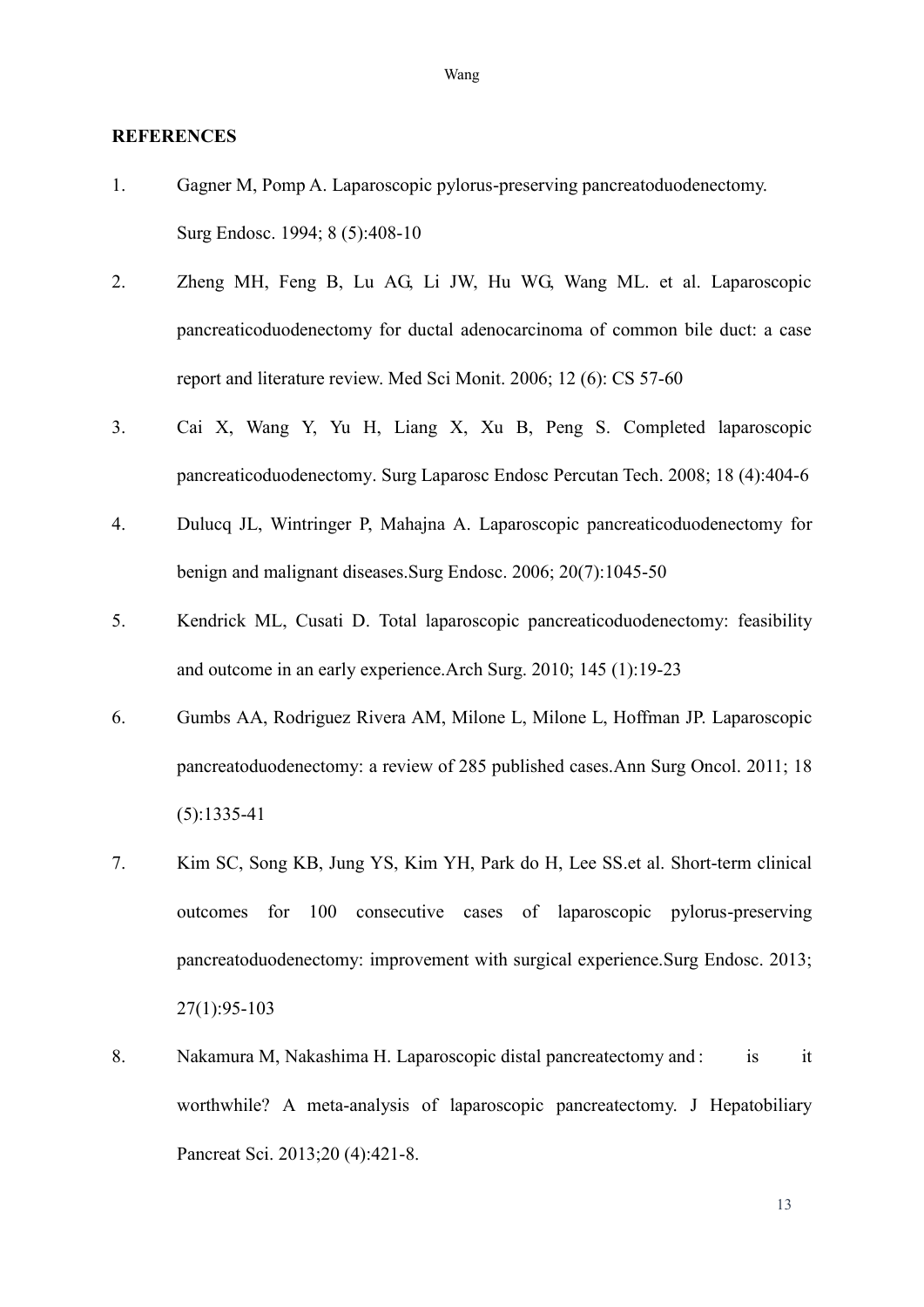- 9. Corcione F, Pirozzi F, Cuccurullo D, Piccolboni D, Caracino V, Galante F.et al. [Laparoscopic pancreaticoduodenectomy: experience of 22 cases.S](http://www.ncbi.nlm.nih.gov/pubmed/23355144)urg Endosc. 2013; 27 (6):2131-6.
- 10. Correa-Gallego C, Dinkelspiel HE, Sulimanoff I, [Fisher S,](http://www.ncbi.nlm.nih.gov/pubmed/?term=Fisher%20S%5BAuthor%5D&cauthor=true&cauthor_uid=24275074) [Viñuela EF,](http://www.ncbi.nlm.nih.gov/pubmed/?term=Vi%C3%B1uela%20EF%5BAuthor%5D&cauthor=true&cauthor_uid=24275074) [Kingham TP.](http://www.ncbi.nlm.nih.gov/pubmed/?term=Kingham%20TP%5BAuthor%5D&cauthor=true&cauthor_uid=24275074) et al. [Minimally-invasive vs open pancreaticoduodenectomy: systematic review and](http://www.ncbi.nlm.nih.gov/pubmed/24275074)  [meta-analysis.J](http://www.ncbi.nlm.nih.gov/pubmed/24275074) Am Coll Surg. 2014; 218(1):129-39
- 11. Subar D, Gobardhan PD, Gayet B. [Laparoscopic pancreatic surgery: An overview of](http://www.ncbi.nlm.nih.gov/pubmed/24485260)  [the literature and experiences of a single center.B](http://www.ncbi.nlm.nih.gov/pubmed/24485260)est Pract Res Clin Gastroenterol. 2014; 28(1):123-32
- 12. Massucco P, Ribero D, Sgotto E, [Mellano A,](http://www.ncbi.nlm.nih.gov/pubmed/?term=Mellano%20A%5BAuthor%5D&cauthor=true&cauthor_uid=19777195) [Muratore A,](http://www.ncbi.nlm.nih.gov/pubmed/?term=Muratore%20A%5BAuthor%5D&cauthor=true&cauthor_uid=19777195) [Capussotti L.](http://www.ncbi.nlm.nih.gov/pubmed/?term=Capussotti%20L%5BAuthor%5D&cauthor=true&cauthor_uid=19777195) Prognostic significance of lymph node metastases in pancreatic head cancer treated with extended lymphadenectomy: not just a matter of numbers. Ann Surg Oncol. 2009; 16(12): 3323–32.
- 13. Kanda M, Fujii T, Nagai S, Kodera Y, Kanzaki A, Sahin TT et al. Pattern of lymph node metastasis spread in pancreatic cancer. Pancreas. 2011; 40 (6): 951-55.
- 14. Schwarz L, Lupinacci RM, Svrcek M, [Lesurtel M,](http://www.ncbi.nlm.nih.gov/pubmed/?term=Lesurtel%20M%5BAuthor%5D&cauthor=true&cauthor_uid=24633831) [Bubenheim M,](http://www.ncbi.nlm.nih.gov/pubmed/?term=Bubenheim%20M%5BAuthor%5D&cauthor=true&cauthor_uid=24633831) [Vuarnesson H.](http://www.ncbi.nlm.nih.gov/pubmed/?term=Vuarnesson%20H%5BAuthor%5D&cauthor=true&cauthor_uid=24633831) et al.Para-aortic lymph node sampling in pancreatic head adenocarcinoma. BJS 2014; 101(5): 530–8
- 15. Loehrer PJ , Feng Y, Cardenes H, [Wagner L,](http://www.ncbi.nlm.nih.gov/pubmed/?term=Wagner%20L%5BAuthor%5D&cauthor=true&cauthor_uid=21969502) [Brell JM,](http://www.ncbi.nlm.nih.gov/pubmed/?term=Brell%20JM%5BAuthor%5D&cauthor=true&cauthor_uid=21969502) [Cella D.](http://www.ncbi.nlm.nih.gov/pubmed/?term=Cella%20D%5BAuthor%5D&cauthor=true&cauthor_uid=21969502) et al. Gemcitabine alone versus gemcitabine plus radiotherapy in patients with locally advanced pancreaticcancer: an Eastern Cooperative Oncology Group trial. J Clin Oncol. 2011; 29(31): 4105–12.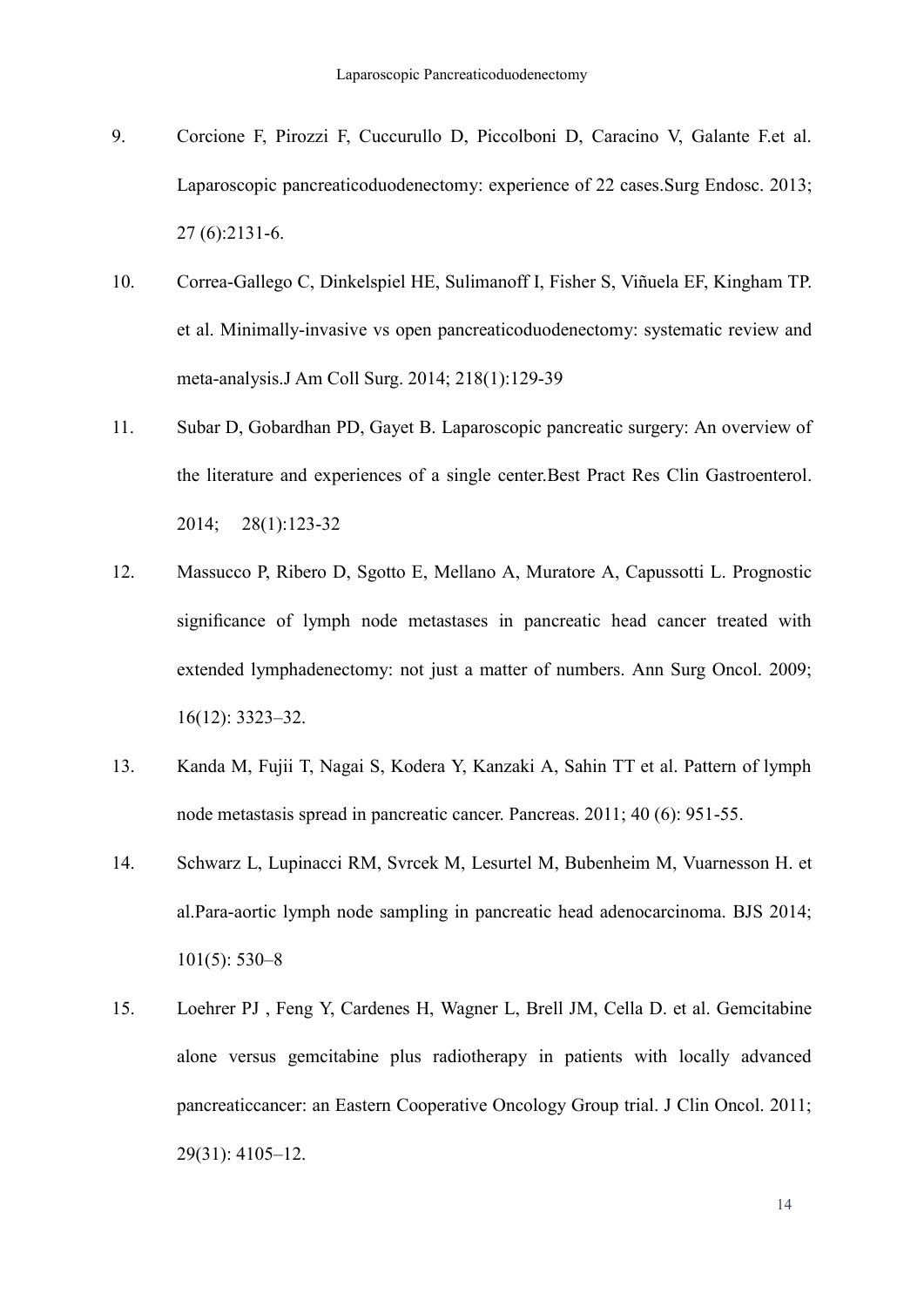- 16. Fukuda S, Oussoultzoglou E, Bachellier P, [Rosso E,](http://www.ncbi.nlm.nih.gov/pubmed/?term=Rosso%20E%5BAuthor%5D&cauthor=true&cauthor_uid=17309969) [Nakano H,](http://www.ncbi.nlm.nih.gov/pubmed/?term=Nakano%20H%5BAuthor%5D&cauthor=true&cauthor_uid=17309969) [Audet M.](http://www.ncbi.nlm.nih.gov/pubmed/?term=Audet%20M%5BAuthor%5D&cauthor=true&cauthor_uid=17309969) et al. Significance of the depth of portal vein wall invasion after curative resection for
- 17. Pessaux P, Varma D, Amaud JP. Pancreaticoduodenectomy: superior mesenteric artery first approach. J Gastrointest Surg. 2006; 10 (4):607–11.

pancreatic resection for pancreatic adenocarcinoma. Arch Surg. 2007; 142 (2):172–9

- 18. Weitz J, Rahbari N, Koch M, [Büchler MW](http://www.ncbi.nlm.nih.gov/pubmed/?term=B%C3%BCchler%20MW%5BAuthor%5D&cauthor=true&cauthor_uid=20113929). The "artery first" approach for resection of pancreatic head cancer. J Am Coll Surg. 2010; 210 (2):e1–4.
- 19. Shrikhande SV, Barreto SG, Bodhankar YD, [Suradkar K,](http://www.ncbi.nlm.nih.gov/pubmed/?term=Suradkar%20K%5BAuthor%5D&cauthor=true&cauthor_uid=21739303) [Shetty G,](http://www.ncbi.nlm.nih.gov/pubmed/?term=Shetty%20G%5BAuthor%5D&cauthor=true&cauthor_uid=21739303) [Hawaldar R,](http://www.ncbi.nlm.nih.gov/pubmed/?term=Hawaldar%20R%5BAuthor%5D&cauthor=true&cauthor_uid=21739303) et al. Superior mesenteric artery first combined with uncinate process approach versus uncinate process first approach in pancreatoduodenectomy: a comparative study evaluating perioperative outcomes. Langenbecks Arch Surg. 2011; 396 (8):1205–12.
- 20. Kurosaki I, Minagawa M, Takano K, [Takizawa K,](http://www.ncbi.nlm.nih.gov/pubmed/?term=Takizawa%20K%5bAuthor%5d&cauthor=true&cauthor_uid=21546696) [Hatakeyama K.](http://www.ncbi.nlm.nih.gov/pubmed/?term=Hatakeyama%20K%5bAuthor%5d&cauthor=true&cauthor_uid=21546696) Left posterior approach to the superior mesenteric vascular pedicle in pancreaticoduodenectomy for cancer of the pancreatic head.JOP. 2011; 12 (3):220–9.
- 21. [Sanjay P,](http://www.ncbi.nlm.nih.gov/pubmed?term=Sanjay%20P%5BAuthor%5D&cauthor=true&cauthor_uid=22569924) [Takaori K,](http://www.ncbi.nlm.nih.gov/pubmed?term=Takaori%20K%5BAuthor%5D&cauthor=true&cauthor_uid=22569924) [Govil S,](http://www.ncbi.nlm.nih.gov/pubmed?term=Govil%20S%5BAuthor%5D&cauthor=true&cauthor_uid=22569924) Shrikhande SV, Windsor JA. 'Artery-first' approaches to pancreatoduodenectomy. [Br J Surg.](http://www.ncbi.nlm.nih.gov/pubmed/22569924/##) 2012; 99 (8):1027-35.
- 22. Palanivelu C,Rajan PS,Rangarajan M, Rangarajan M, Vaithiswaran V, Senthilnathan P. et al. Evolution in techniques of laparoscopic pancreaticoduodenectomy: a decade long experience from a tertiary center. J Hepatobiliary Pancreat Surg .2009; 16(6):731–40
- 23. Zureikat AH,Breaux JA, Steel JL, [Hughes SJ.](http://www.ncbi.nlm.nih.gov/pubmed/?term=Hughes%20SJ%5bAuthor%5d&cauthor=true&cauthor_uid=21538192) Can Laparoscopic Pancreaticoduodenectomy Be Safely Implemented? J Gastrointest Surg. 2011;